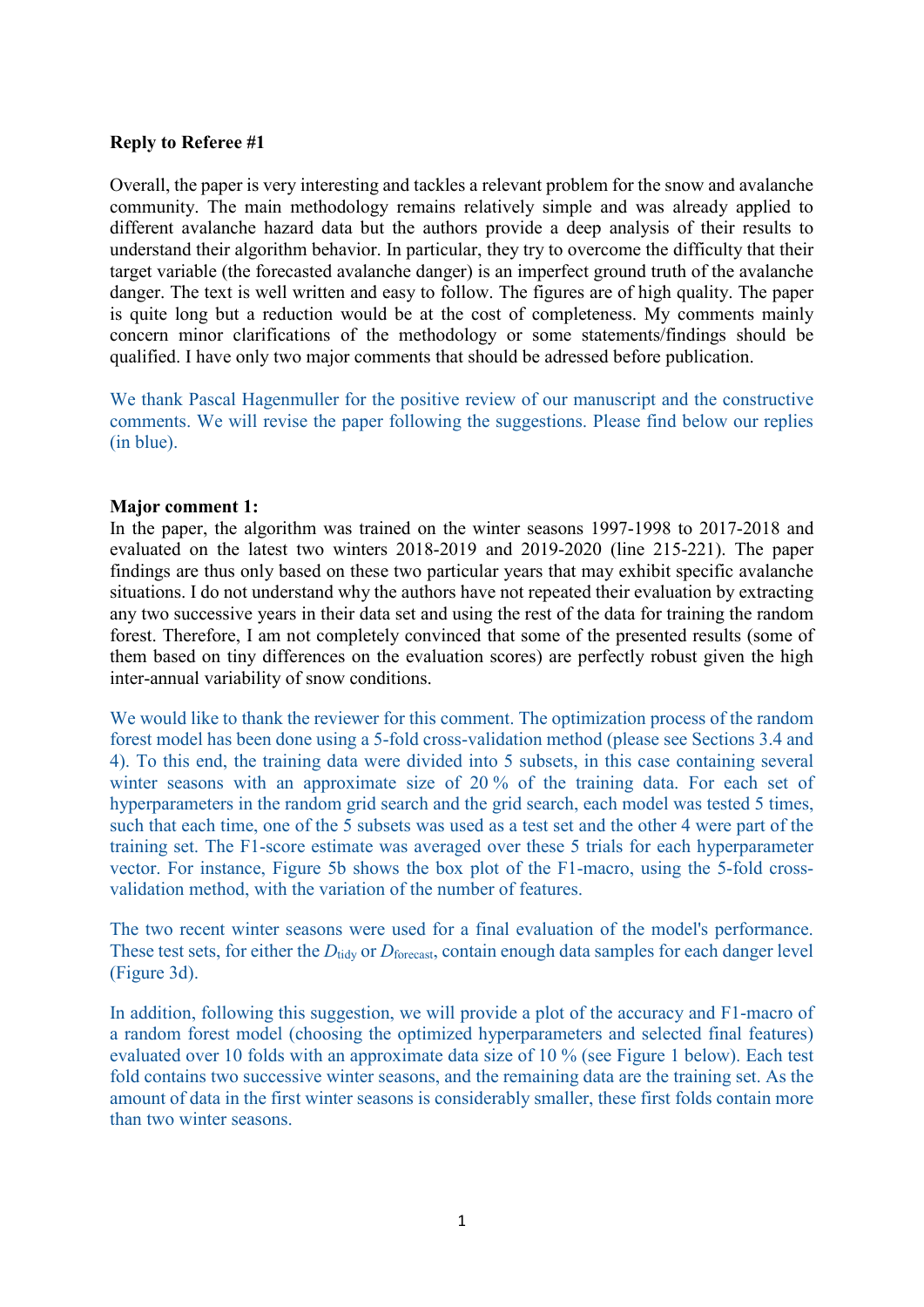

## **Major comment 2:**

The input meteorological and snow data is not forecasted but derived from measurements at AWS. This is somehow expressed in section 2.1 but it appears clearly to me only when it is discussed at the end of the paper (line 536-540): the predicted avalanche danger is a nowcast and not a forecast. I think this should more clearly stated in the abstract and in the methodology as the reader can easily be mixed by « the prediction of the nowcast of the forecast ». Besides, the authors mention in the abstract (line 18-19) that a prototype was used during one winter by the Swiss avalanche warning service. However, there is no more mention of this in the paper (except the same statement in the conclusion). This is not the main scope of the paper but it is legitimate to ask how the nowcast was used/accepted by the warning service.

We will clarify in the Abstract and Section 2.1 that the SNOWPACK simulations, and hence the model predictions, rely on measurements from AWS, and are therefore a nowcast prediction.

Moreover, we intend to include a short paragraph with an outlook on the setup used during operational testing of the model during the winter 2021-2022.

### **Minor comments:**

L.3-4 « based on their experience ». Not only. I guess the forecasters also follow some general guidelines as for instance, picking the right level in the EAWS bavarian matrix.

Yes, forecasters do follow EAWS guidelines and definitions, as for instance the European Avalanche Danger Scale. However, for the final assignment of a danger level a forecaster will strongly rely on his or her experience.

L.13 « the accuracy ». This term should be defined in the abstract or replaced by plain text, e.g. « the danger level was correctly predicted in the 72% of all cases ». Besides, the danger scale data is highly unbalanced, therefore accuracy might not be the best indicator of the algorithm performance (as explained and shown later in the paper). For instance, I can reach an accuracy of 60% by predicting always predicting 3 in Belledonne (France).

We will reconsider using the term in the Abstract.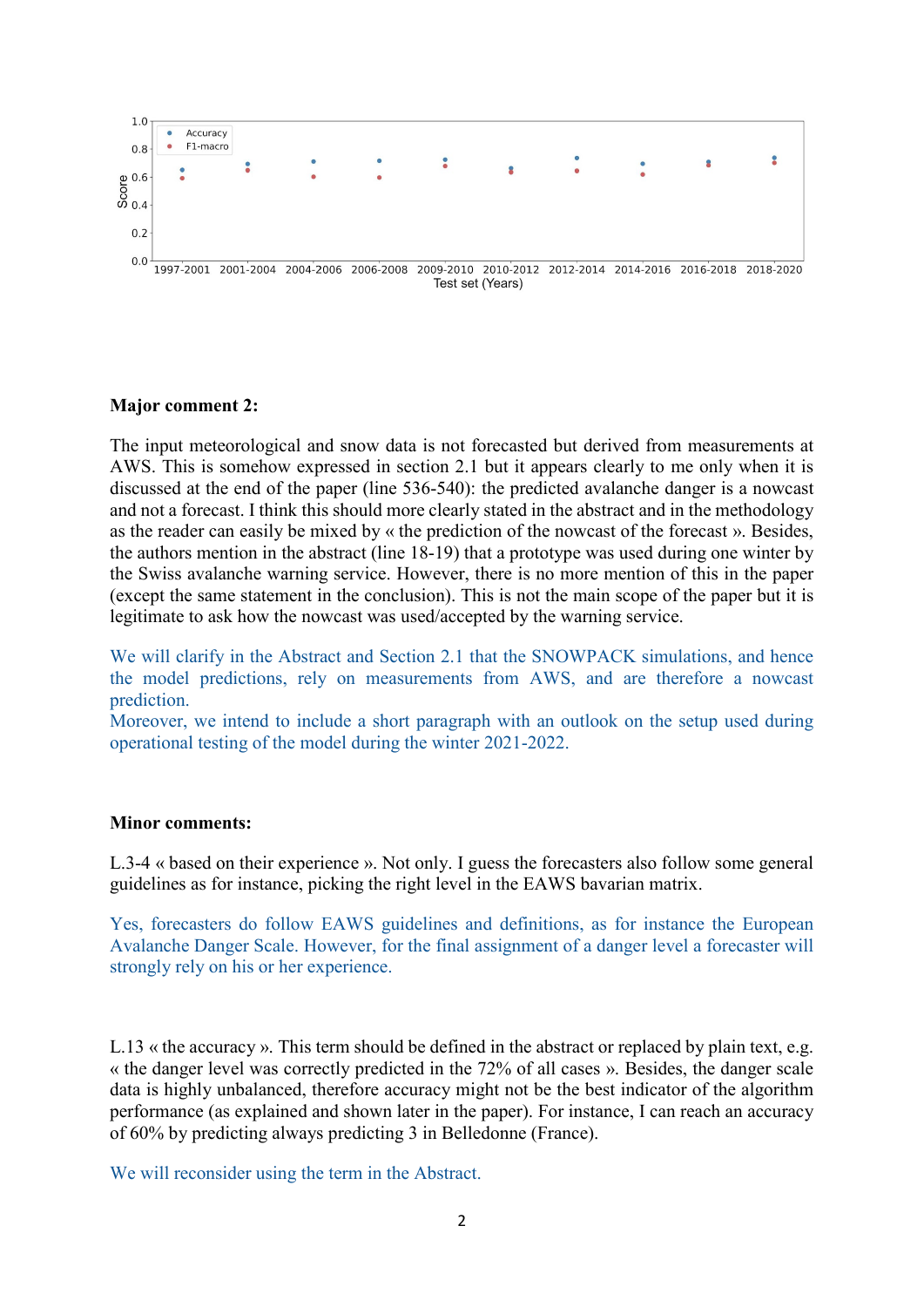L.14 « better than previously developed methods ». Remove. I think this is a bit slippery to compare to previous methods as the data, the evaluation strategy, etc. may be different.

We agree and will remove this part of the sentence.

L.16-17 « the accuracy of the current experienced-based Swiss avalanche forecasts ». I would say « agreement » instead of accuracy as we cannot certainly consider the local nowcast as a perfect ground truth too.

We agree. In this context, we will exchange the term 'accuracy' with 'agreement between forecast and nowcast assessments'.

L.23 « predicting stability in time and space ». Generally, the avalanche size is supposed to be also a characteristic of the avalanche danger.

That's correct if we talk about the definition of the danger levels. The sentence simply refers to a description of avalanche forecasting that was coined by McClung (2000).

L.28 « expert judgement » and general guidelines.

The final decision is in fact an expert judgement – in contrast to, for instance, a decision by an algorithm. Of course, the expert will consider all kind of rules, guidelines etc. for the decision.

L.47 « the only solution is to use avalanche detection systems ». No it is not the only solution, it is « another » solution. One may also take into account the uncertainty in the human based observation.

We will reword the sentence so that it becomes clear that we refer to obtaining complete avalanche catalogues.

L.68 « intrinsically noisy ». Could you please develop/explain this statement or give some references.

Thank you, we will explain the meaning of noise. Essentially, where there is judgment, there is noise (see Kahneman et al., 2021).

L.68 « danger level is the most relevant component for communicating the avalanche hazard ». Replace by « an important component ». Indeed, depending on the target public (e.g. mountain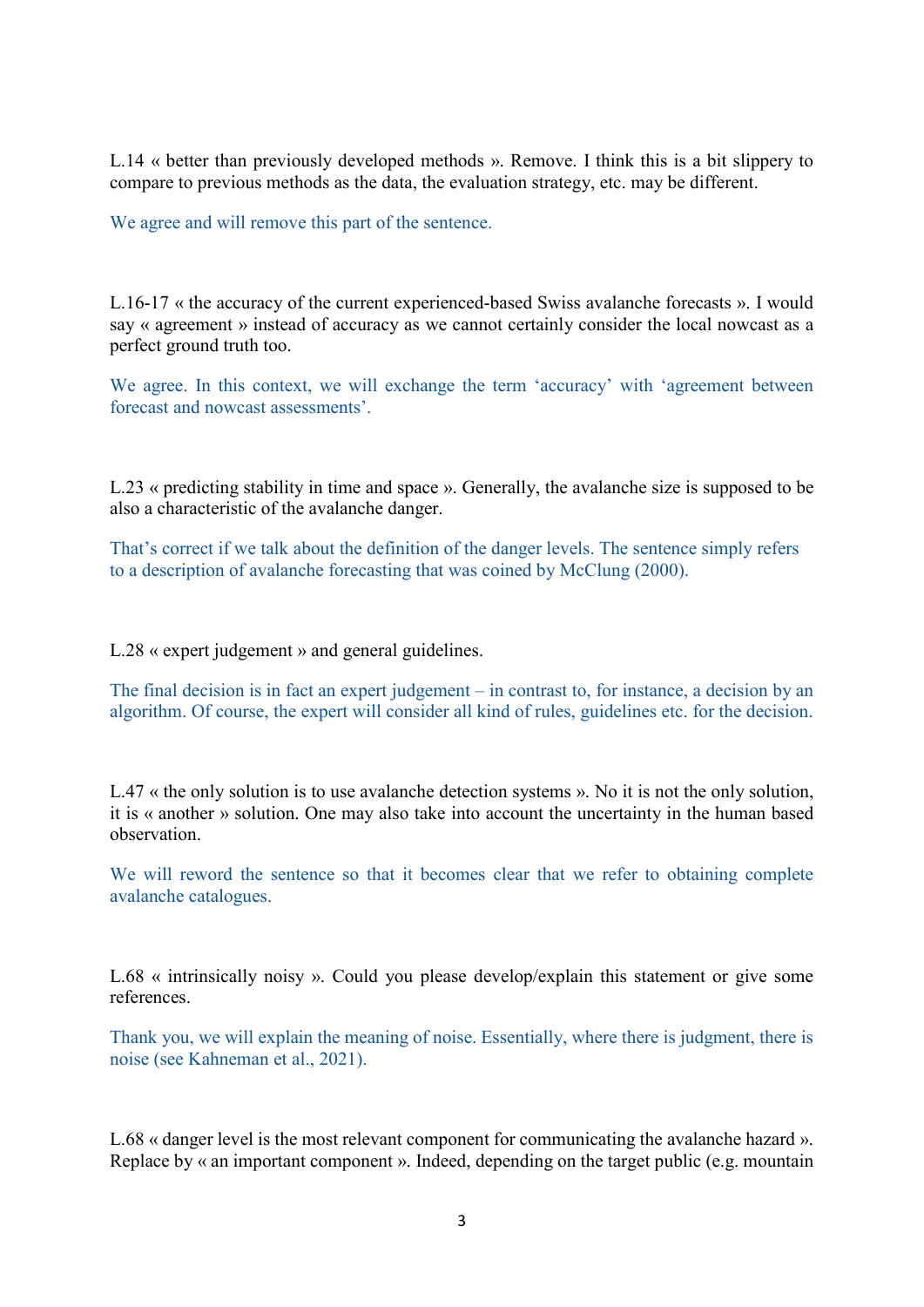guides), the information pyramid of the avalanche bulletin might be different (e.g. avalanche problems on top).

Please note the information pyramid used in public avalanche forecasts is the same regardless of the target audience (as shown in the EAWS recommendations; EAWS, 2021). Of course, the other elements according to the information pyramid are relevant as well, but less so overall.

L.69 « dry-snow conditions ». It might be not clear to every reader how you define dry- snow conditions. Here, I expected that you set a threshold on liquid water content. That is not the case. As far as I have understood there is always an avalanche danger level for dry snow conditions in the avalanche bulletin but sometimes there is also a wet avalanche danger scale when it is higher than the dry one. Is that correct? Please explain it somewhere in the introduction.

We will clarify the meaning. Essentially, dry-snow conditions mean that dry-snow slab avalanches are the most prominent danger. When other avalanche types become prevalent, those are specifically addressed and communicated, and when wet-snow or glide-snow avalanches dominate, the danger level refers to these avalanche types only.

L.98 and elsewhere « 1700 CET » check with the editor how you should write time in this journal. « 17:00 CET »?

We will refer to local time in the revised manuscript.

Figure 2. It appears that there can be more than one station per forecast region. How do you deal with that?

The meteorological and snowpack data from each station is an individual data sample to train and test the random forest model. The daily forecast of the region is used to label each data sample. If more than one station is in the same forecast region above the elevation indicated in the bulletin, they are assigned the same danger level label.

L.120 « the reliability, which is the trust ... as 0.9». I do not understand the number. Provide precise definition.

We will clarify in the revised manuscript what we mean when referring to reliability. The reliability of an individual danger level estimate is the scaling factor required to obtain the agreement rate of pairs of local nowcast estimates between several observers within the same warning region. For a more detailed definition, please refer to Techel (2020, Section 4.1.2, p. 35). The reliability is thus the congruence between the assessment provided by two individuals (Jacob et al., 1987), or, in other words, the factor describing the repeatability for obtaining the same danger level assessment within the same (small) warning region (Techel, 2020, p. 34). -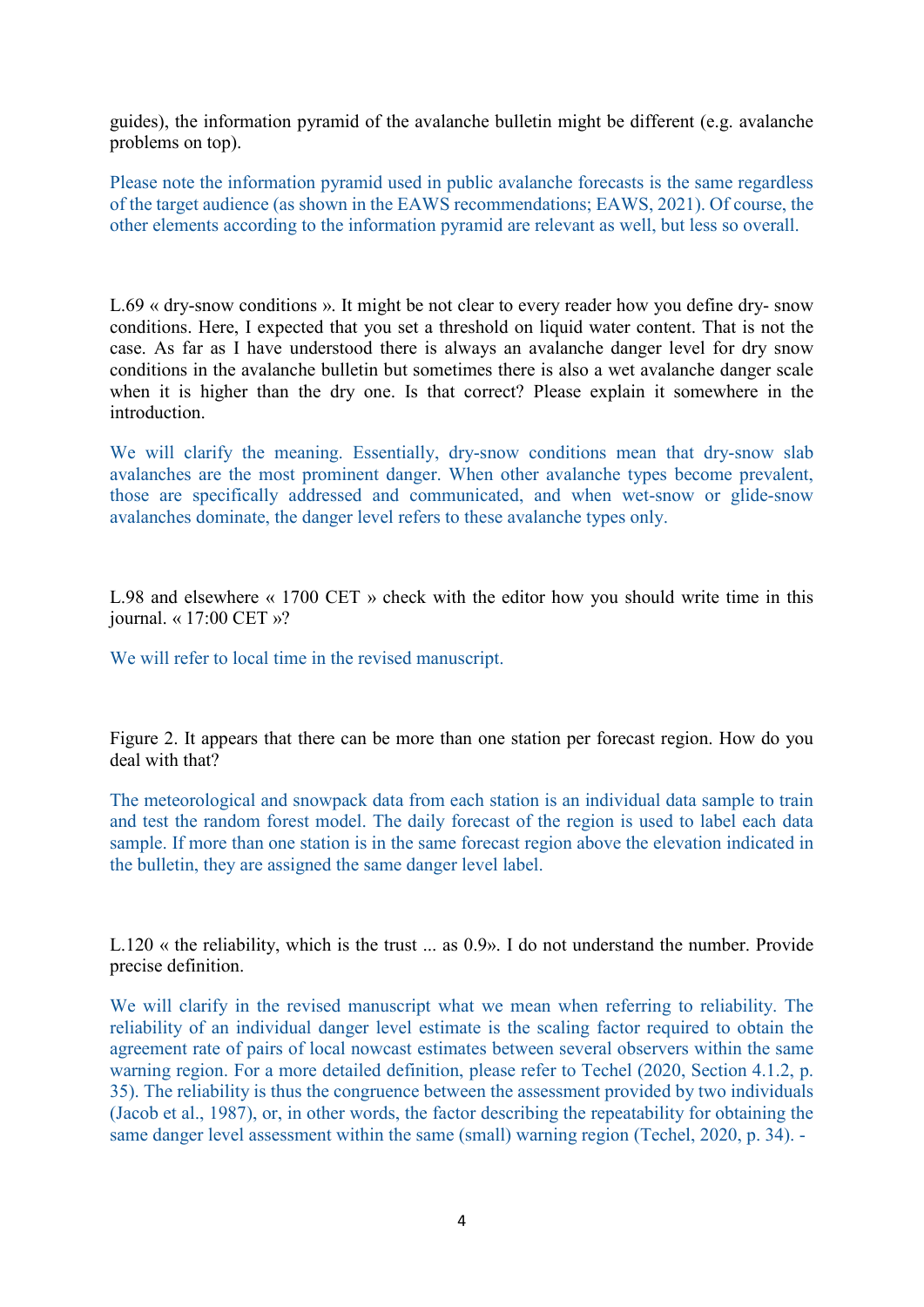L.147 and 148 « accuracy ». Replace by « agreement ».

We will reword as suggested.

L.163 « level was corrected ». You mean corrected during the morning update? Clarify.

We will clarify this in the revised manuscript: "...was corrected for the purpose of this study. The danger level was not corrected during the morning forecast update, but for the purpose of this study to obtain a data set of danger level labels which corresponded best with conditions.

L.168 « High: (0.3%) » incorrect parenthesis

Thanks for spotting this.

Section 4.1. Which hyper parameters did you optimize? Number of trees, depth of the trees? And what are their final values?

We computed a random grid search and a grid search with a variable number of trees, features to consider at every split, depth of the tree, the minimum number of samples required to split a node, the minimum number of samples required at each leaf node and the maximum number of samples for each tree.

The specific hyperparameters of RF1 are:

- Number of trees  $=1000$
- Maximum depth  $= 40$
- Maximum features  $=$  'log2',
- Minimum samples leaf  $= 6$
- Minimum samples to split  $=12$

The specific hyperparameters of RF2 are:

- Number of trees  $=1000$
- Maximum depth  $= 50$
- Maximum features = ' auto',
- Minimum samples leaf  $= 5$
- Minimum samples to split  $=10$

We will include the final hyperparameter settings in the Appendix.

L.257. Explain with plain text how the feature importance is computed by scikit-learn.

We will include an explanation of the feature importance computation.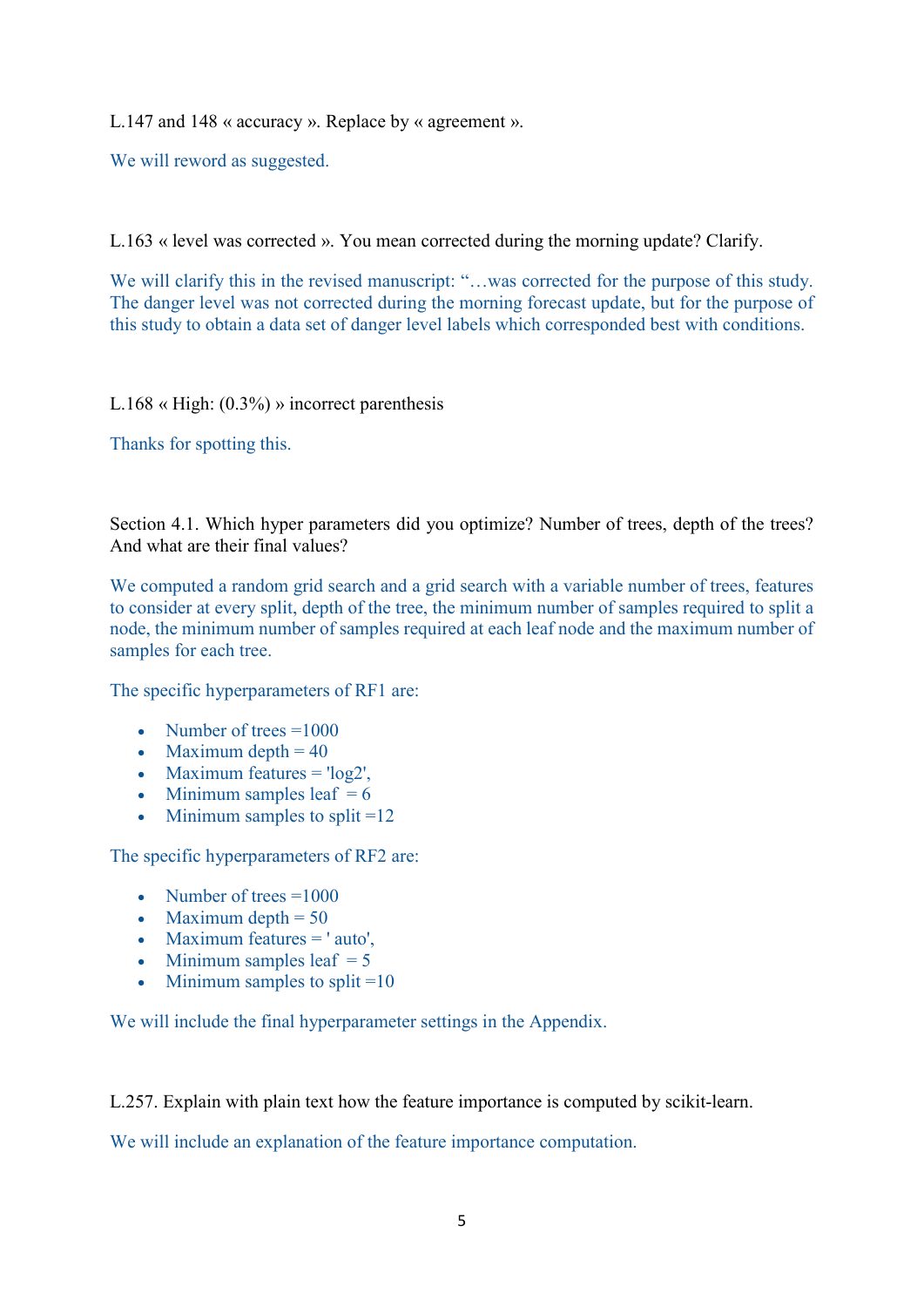L.273-274. Why did you chose 30 features since you already reached the performance plateau for 20 features?

Because with 30 features the models reached the highest scores.

L.295 « This results highlights the impact of using better-balanced training detain RF#2 and less noisy labels ». I am not convinced by this statement. Indeed, you have already indirectly balanced your data set by weighting the different classes by 1 / frequency.

We have not balanced the training dataset. We tested some balancing techniques using oversampling, undersampling, SMOTE methods, but we did not achieve an improvement of the performance. The weights are used to penalize misclassification for each class in a different way.

L. 308-314. I am wondering if the observed bias is not linked to how you weight the different classes. Do you use the same weight for both D and D\_tidy even they do not contain the same frequency of danger level? Please clarify how it is done.

We used the same strategy for each data set, but independently. This means that class weights are obtained for each separate training set. Indeed, using wrong proportions could lead to biases if class separability also changes drastically depending on the learning set. Therefore, the model trained with  $D_{\text{tidy}}$  has different weights than the model trained with  $D_{\text{forecast}}$ .

L.317 « The performance of both models improved when tested against the best possible test data ». Misleading statement (for RF2) to be changed. Indeed, you explain correctly that the RF perform at best on the set of data they were partially trained on, no link with data quality for RF2.

We agree and will modify this statement.

Section 5.3. Reading this section raised a question on the methodology. The training is done on all station together (any station.day adds a line in the data set) or is there a RF per station ? Clarify in the methods and maybe discuss these two approaches.

We will clarify when revising the manuscript. In fact, the models were trained with all the stations together. The amount of data per station varies widely as not all the stations from the IMIS network were installed at the same time or were operative in the same period of time. In addition, lower elevation stations were more often filtered due to the elevation filter used.

L.404-406. The impact of a slight distribution difference of the danger level on the overall accuracy might be quantified and I doubt that it is the reason for the geographical differences.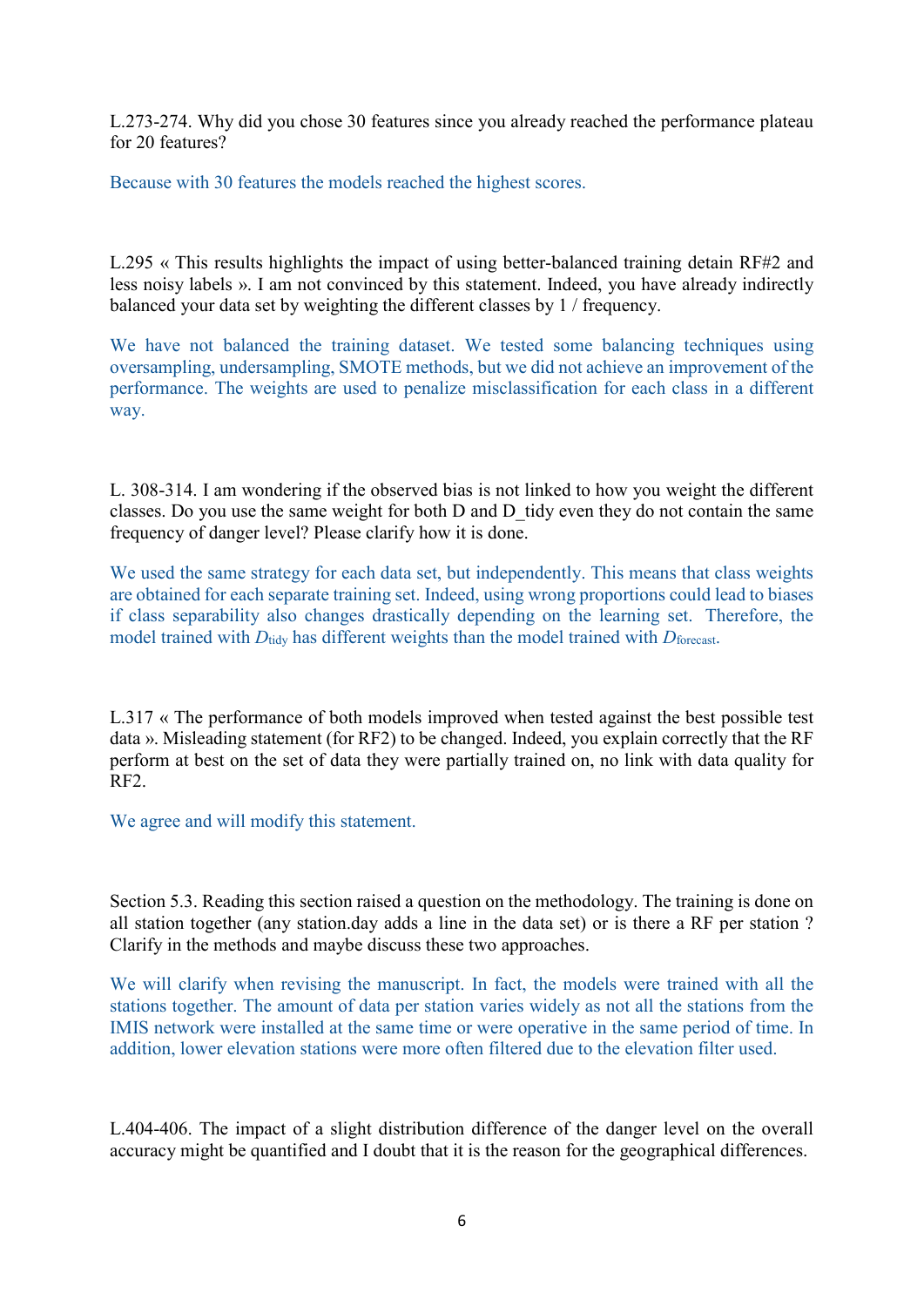We have quantified the differences of the danger level forecast distribution and a discussion of the possible explanation of the geographical differences in Section 6.4.

Figure 10. Recall on the figure or in the legend the « sense » of Delta. E.g. Delta elevation = station elevation - bulletin elevation limit.

We will modify the Figure as suggested.

Table 3. Add the distribution of increasing, equal and decreasing danger level for each level.

We will add this information in the revised manuscript.

L420-430. Add the unit  $\ll m$  » when giving numbers for Delta elevation.

We change as suggested.

L.455; « intrisically noisier ». Again give justification when you state that earlier in the text.

We will provide an explanation in the Introduction section.

L.475 « RF2 performs better on D tidy ». Not the point here and not a justification of what is stated just before. RF2 performs better on D\_tidy compared to RF1 because it is trained on D tidy (the test subset).

Yes, we agree and will change accordingly.

L.485 « cost sensitive learning ». I am wondering whether this is somehow not equivalent to duplicating the minority classes and the following statement « reflecting the positive impact of balancing the training ratio » seems over-stated (no proof).

Cost-sensitive learning means to apply a heavier penalty on misclassifying the minority class. For this, we set the class weight as an inverse of the class frequency in the training dataset, focusing on the minority classes. This is a different technique than duplicating minority classes in the training set. Duplicating instances could be a viable technique for specific classifiers and models. For random forests specifically, duplication would have the effect of balancing the probabilities when uniformly sampling the training bags for each tree. This is equivalent to penalizing classes in the cost function, with weights proportional to the frequency of each class. Rather than duplicating, one could also sample data points according to the inverse of observed frequencies, so that no exact duplicates are present. In our analyses, this led to no benefit, and observing more data points and possibly using a large ensemble of trees is always more beneficial.